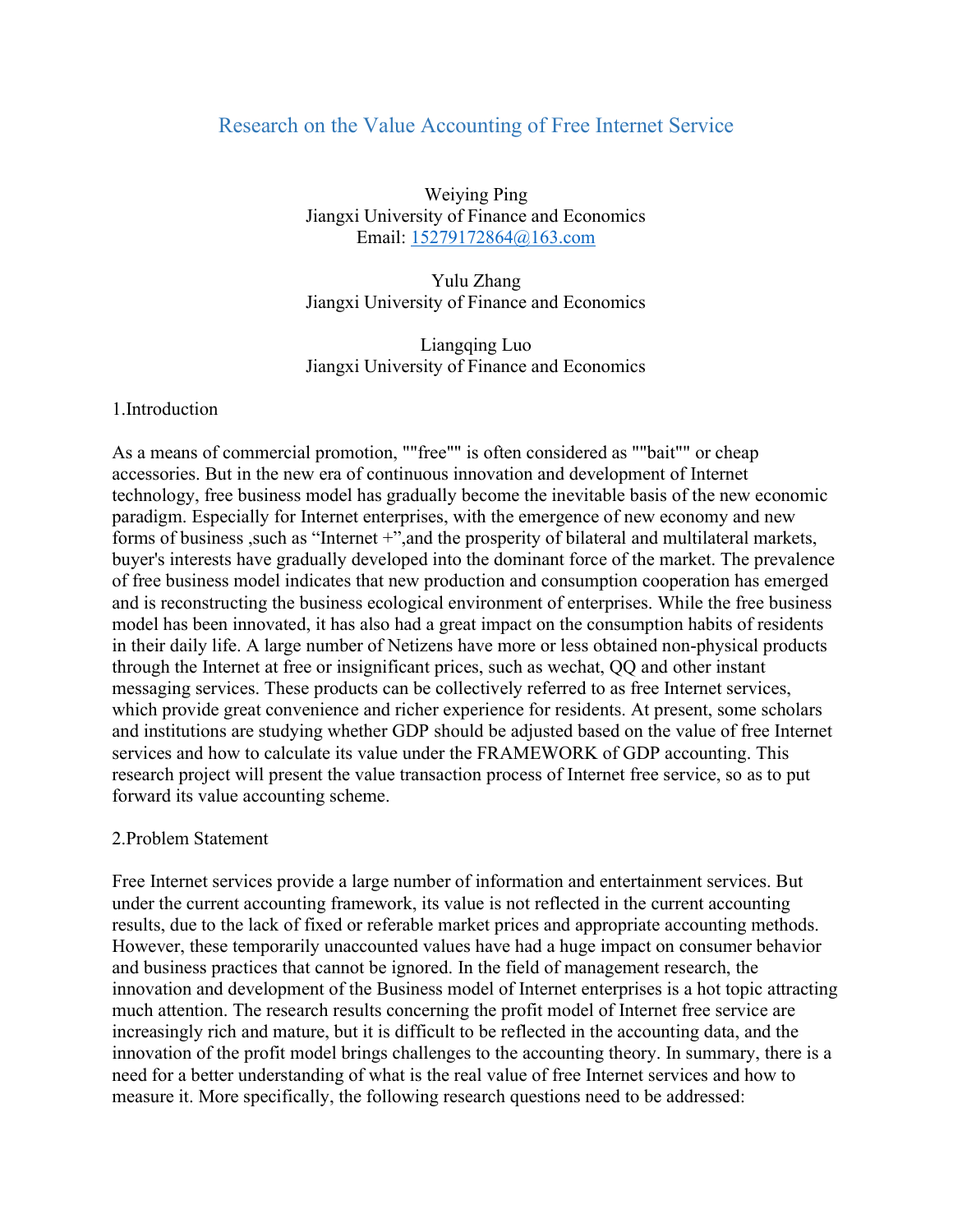1- Should advertising revenue be seen as the equivalent of most free Internet services? Is customer value a more reasonable equivalent of a free Internet service?

2- If the free Internet service is included in the accounting, what will be the impact on the account?

3- What is the specific way to calculate the value of free Internet service?

# 3.Objectives

The long term goal of the research is to make the SNA a more comprehensive reflection of social and economic development, in particular the contribution and participation of free services. The objective of the current study is to put forward the methods and ideas to calculate the value of free Internet services under realistic conditions Particularly, the study has the following subobjectives:

1-Analyze the value transaction process of Internet free service

2-Identify the equivalent of free Internet services

3-Propose a feasible accounting scheme

The result of this study will reduce the undervaluation of services and provide a clearer picture of the specific impact of free services on various aspects.

# 4.Preliminary Literature Review

Free Internet services are often included in the discussion of GDP contribution due to their relationship with the digital economy. It also evaluates the free digital economy based on GDP and production account perspectives. Besides, Advisory Expert Group on National Accounts has provided guidance on recording and valuing free digital products under the SNA Central framework and SNA satellite accounts. However, it is worth carrying out further research based on the actual situation.

#### 5.Methodology

The primary research method for this study is literature review and make related definitions more clearly. Defining the concept of free Internet services and determining the scope of accounting is the very first. Based on this understanding, this study will analyze the value transaction under different Internet free service transaction modes. In the second stage of this study, this study needs to analyze the free business model in the context of the current Internet economy, so as to discuss how the calculation of the value of free Internet services will affect the original accounting system. Finally, it will put forward an accounting scheme on the value of free Internet services.